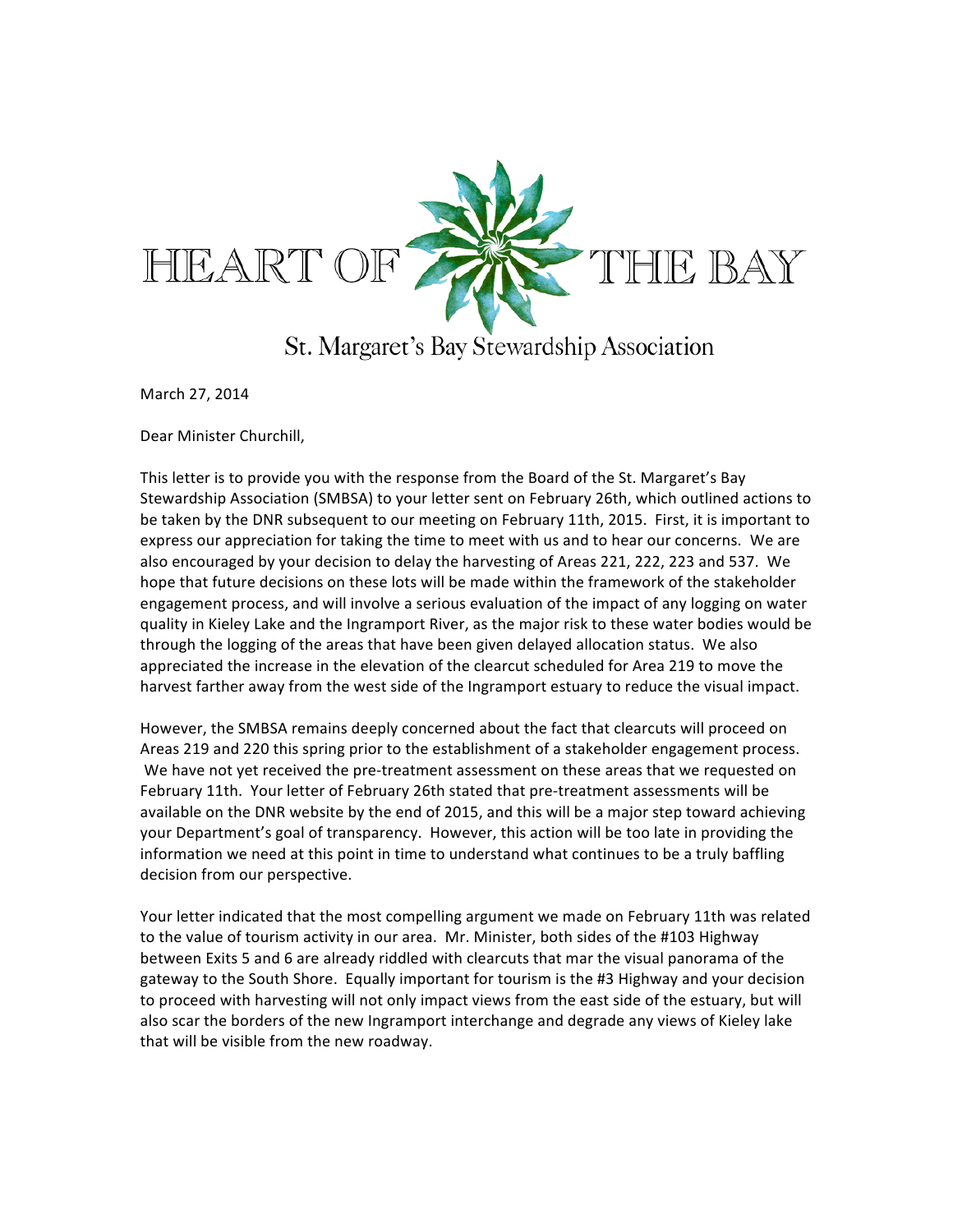Department representatives present at our meeting on February 11th stated that the visual impact of clearcutting is negligible after three years. We find that claim to be contrary to our experience, and we will make efforts to monitor the lands around us to document the impact of this controversial forestry practice over the years to come.

Equally important are the environmental concerns that are specific to the river valley and ocean estuary that will be directly impacted by the clearcutting. We request assurance from your Department that our fears regarding erosion, siltation, and water quality are unfounded. If the pre-treatment assessment does not provide scientific evidence to allay our concerns, we request that studies be undertaken over the upcoming years to monitor water quality in all aspects, including the well water of local residents.

SMBSA Board members who have recently hiked into the areas of Areas 219 and 220 were perplexed by the apparent lack of economic value of the trees that are slated for harvesting. The trees appear to have limited value due to their small size, and types, which raises questions on the motivation for the clearcutting. It is speculated by some in our community that the harvesting is being pursued to clear the way for residential development. A statement from you to quell this rumour would be appreciated, and would be distributed by SMBSA.

Considering the multiple negative impacts and degree of continuing citizen concern we remain vehemently opposed to the planned clearcutting in the Ingramport River area. We still find it hard to believe that there are no other crown lands which would be far better choices for harvesting to support the immediate needs of the forestry industry.

We have been accused in the public media of being opposed to necessary economic activity in our back yards. Mr. Minister, we want to assure you that SMBSA is completely committed to the harvesting of our forest resources in appropriate areas and using sustainable practices. This is why our organization put countless volunteer hours into submitting a proposal for a community forest for St. Margaret's Bay. We also feel that we speak with legitimate authority about the decisions that directly affect us precisely because the impact is in our own back yards.

The process that has resulted in the decision to proceed with clearcutting on Areas 219 and 220 has fallen far short of the principles and aspirations of "The Path We Share" and we wholeheartedly support the intention of the DNR to establish a proactive stakeholder engagement process. Patricia MacNeil has sent the Draft Stakeholder Engagement Framework to us for review and both Geoff Le Boutillier and Helga Guderley have submitted extensive comments which we support. We feel that an engagement process that truly achieves a balance of interests can only be achieved through an empowerment process that delegates final decision-making to stakeholders, and we remain hopeful that the framework for engagement will be exercised at this level for major decisions.

We look forward to ongoing dialogue with DNR and participation in the stakeholder engagement process. Your letter of February 26th stated that the management plan for the St. Margaret's Bay area of the western crown lands has been drafted, and will be released in the coming months. SMBSA recommends that the management plan for the Rossignol, St. Margaret's Bay, North Mountain District be released in a draft form, prior to being finalized, in order to utilize the engagement process that is currently being designed.